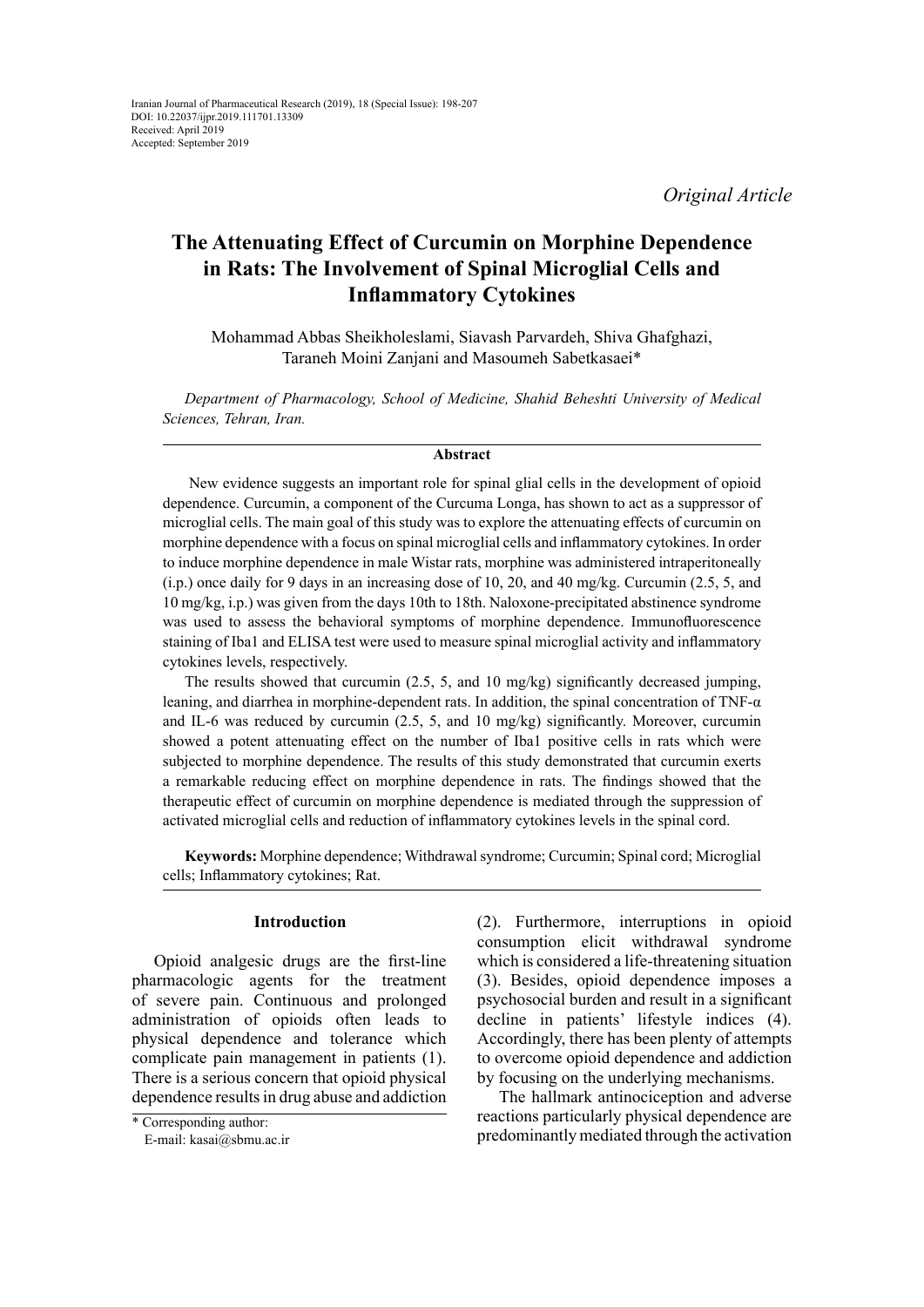of μ opioid receptors (5). Several mechanisms have been explored for adaptive changes of μ opioid receptors following the long-term consumption of μ opioid receptor agonists. For instance, a significant increase in adenylyl cyclase activity along with a remarkable rise in cAMP levels and cAMP-dependent protein kinase as well as cAMP response elementbinding protein (CREB) has been reported (6).

Although μ opioid receptors are extensively distributed in the different areas of the brain (7), they are located on pre- and postsynaptic areas on nociceptive neurons in the dorsal spinal cord too. In addition, spinal glial cells including astrocytes and microglia have a remarkable number of μ opioid receptors (8). Recent evidence suggests that the spinal μ opioid receptors located in microglial cells are highly implicated in the induction and promotion of opioid dependence (6,9,10). In this regard, it has been shown that chronic administration of morphine causes microglial activation in rats' spinal cord (9, 11, 12). The overactivity of microglial cells results in the production and secretion of large amounts of various products such as inflammatory cytokines, NO, and excitatory amino acids. Now it has been demonstrated that each of these mediators underlies the development of morphine dependence and the manifestation of morphine withdrawal syndrome (12). The current evidence shows that long-term exposure to morphine has a very close correlation to the overproduction of inflammatory cytokines by microglial cells (12, 13). For instance, chronic administration of morphine induces IL-1β expression which promotes physical dependence to morphine (14). Similar reports have been documented with respect to IL-6 pursuant to central or peripheral administration of opioids (12). Moreover, the long-term stimulation of μ opioid receptors in spinal glial cells contributes to the induction of physical dependence through the spinal matrix metalloproteinase-9 which is linked to CREB activation in the spinal cord (6).

Considering the role of spinal microglial cells in eliciting opioid dependence, it can be hypothesized that the suppressing the glial cells can attenuate physical dependence to opioids. This approach can efficiently interrupt the signaling pathways which ultimately cause

opioid physical dependence.

The application of medicinal plants in the management of opioid dependence has been taken into consideration over the last decade. An important part of studies has focused on the efficacy of major constituents of medicinal plants in the control of opioid dependence (15, 16). Among medicinal plants, Turmeric Hindi (Curcuma longa Linn), from the Zingiberaceae family, is emerging as an outstanding herb with unique pharmacological effects. Many therapeutic properties of turmeric have been attributed to its powdered root which is rich in curcumin. Curcumin [1,7-bis-(4-hydroxy-3-methoxyphenyl)-1,6-heptadiene-3,5-dione] is a diphenolic chemical which possesses therapeutic effect in various disorders such as cardiovascular, inflammatory, metabolic, and neurodegenerative diseases (17). There is evidence showing that curcumin dosedependently reduces symptoms of withdrawal syndrome (18). Additionally, it has been found that curcumin attenuates morphine dependence through its antioxidant and antiapoptotic effects in the hippocampus (19). Besides, it has been shown that curcumin prevents opioid tolerance and dependence by suppressing CaMKIIα activity (20). Many studies have demonstrated that curcumin has remarkable anti-inflammatory effects and suppresses the production and secretion of inflammatory cytokines potently (17, 21). For instance, current evidence indicates that the analgesic effect of curcumin in animal models of diabetic neuropathic pain is attributed to its inhibitory effect on TNF-α in (22). Recently, the neuroprotective effect of curcumin in traumatic spinal cord injury in mice has been demonstrated to be exerted through the suppression of TNF- $\alpha$ , IL-1 $\beta$ , and IL-6 (23). Furthermore, curcumin has exerted a noticeable suppressive effect on microglial cells in animal models of neurodegenerative diseases (24). These studies provide evidence for the effectiveness of curcumin in attenuation of neuropathological processes in which glial cell and inflammatory cytokines play a crucial role.

Considering the role of glial cells and inflammatory cytokines in the development of morphine dependence along with the inhibitory effects of curcumin on glia cells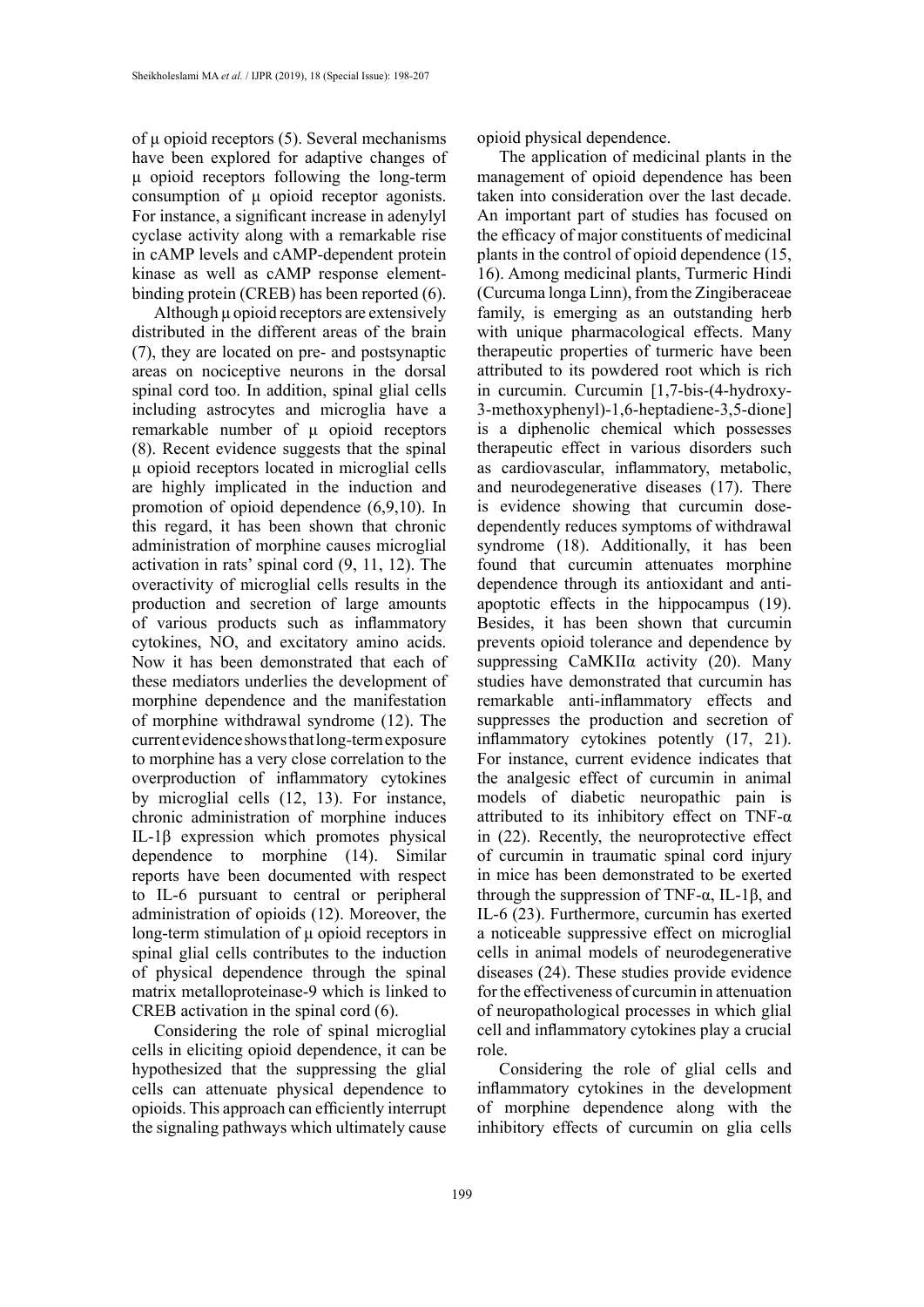and inflammatory cytokines, we hypothesized that the implementation of curcumin might attenuate physical dependence to morphine.

Accordingly, the main goal of this research was to explore the attenuating effects of curcumin on morphine dependence and also investigating the involvement of microglial cells and inflammatory cytokines in the spinal cord.

#### **Experimental**

# *Chemicals*

Curcumin (Sigma–Aldrich Inc., St Louis MO, USA), morphine (Temad Co., Iran), naloxone (Merck Co.), and dimethylsulfoxide (DMSO, Merck Co) were used in this study. The solutions were prepared by solving the chemicals in the normal saline freshly. Dimethylsulfoxide (DMSO) was used as the co-solvent to suspend curcumin in normal saline. A combination of normal saline and DMSO were used as the vehicle.

#### *Animals*

Male Wistar rats (weighing 250-300 g) were kept under optimum environmental conditions including the temperature of  $22 \pm$ 2 °C and a 12 h light-dark cycle. They had access to tap water and food freely. All the experiments of this study were carried out in accordance with the EU Directive 2010/63/EU for laboratory animals. The procedures which were implemented in this study were approved by the ethical committee of Shahid Beheshti University of Medical Sciences (# IR.SBMU. MSP.REC.1395.379).

## *Induction of physical dependence*

The animals were divided into five groups  $(n = 5$  in each group; total numbers = 25) including control group, vehicle group, and three different curcumin-treated groups. In order to induce morphine dependence, all the animals in control and curcumin groups were given morphine sulfate intraperitoneally (i.p.) once daily for 9 days in an increasing dose of 10, 20, and 40 mg/kg, with each dose given for 3 days (25). The administration of morphine with a dosage of 40 mg/kg, i.p. was continued for a further 9 days. During the days  $10<sup>th</sup>$  to  $18<sup>th</sup>$  control group was given normal

saline together with DMSO while curcumintreated groups received three different doses of curcumin including 2.5, 5, and 10 mg/kg. In the vehicle group, the rats were served as intact animals and neither received morphine nor curcumin. Instead, the animals of the vehicle group were given normal saline (as the solvent of morphine) during the days  $1<sup>st</sup>$  to  $9<sup>th</sup>$ and received normal saline + DMSO 0.05% (as the vehicle of curcumin) between the days  $10<sup>th</sup>$ and  $18<sup>th</sup>$ . On the  $19<sup>th</sup>$  day, six rats were selected randomly from each group for behavioral evaluation of withdrawal syndrome. The rest of the animals were considered for molecular experiments.

# *Evaluation of morphine withdrawal syndrome*

In order to evaluate physical dependence to morphine, the behavioral symptoms of withdrawal syndrome were evaluated in rats. A day after the end of the treatment period (day  $19<sup>th</sup>$ ), six animals in each group were given naloxone (3 mg/kg, i.p.) as the opioid receptor antagonist. The rats were immediately placed in a transparent Plexiglas cylinder (30 cm in diameter and 50 cm height) and the behavioral symptoms of withdrawal syndrome including jumping, leaning, and diarrhea were evaluated in animals for 30 min (16).

## *Measurement of inflammatory cytokines by ELISA test*

In order to determine the spinal levels of inflammatory cytokines, the enzyme-linked immunosorbent assay (ELISA) method was utilized. At the end of treatment period (day  $19<sup>th</sup>$ ), the other 4 animals in each group were served for measurement of inflammatory cytokines including IL-6 and TNF-α. First, the rats were sacrificed under anesthesia (ketamine 50 mg/kg, i.p., xylazine 5 mg/kg, i.p.) and the lumbar parts of the spinal cord of animals were removed immediately. Then, the concentration of protein in the spinal samples was determined by using the Bradford protein assay based on the method described previously. After the determination of protein contents in spinal samples, the concentration of IL-6 and TNF- $\alpha$  in the lumbar part of the spinal cord was measured by using a sandwich ELISA method. The procedure was conducted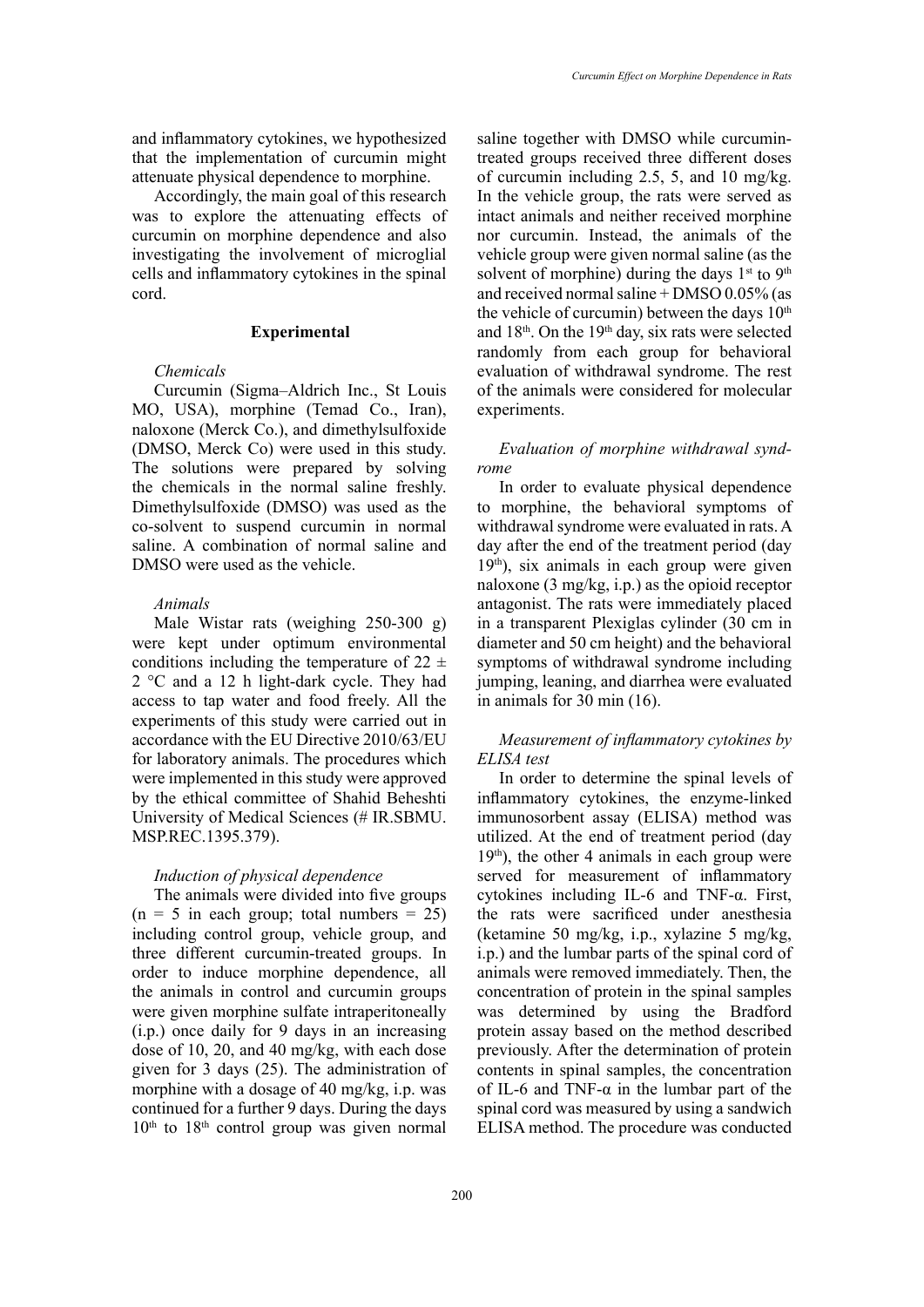in accordance with the manufacturer's instructions (ab100785 kit, Abcam and RAB 0312-1KT, sigma). An AQ8 ELISA reader (Biotech, USA) was used to determine the amount of absorbance in the standard solutions and spinal samples. The concentration  $(pg/g)$ protein) of IL-6 and TNF- $α$  in the sample was measured by using standard curves (26).

## *Spinal tissue preparation for Iba1 immunostaining*

 Four remaining rats from each group were sacrificed under anesthesia at the end of the trial  $(19<sup>th</sup>$  day). Then, the lumbar part of the spinal cord was dissected out from rats and transferred to formalin solution 4% in Phosphate-buffered saline (PBS). The spinal tissues were kept in the refrigerator (4 °C) for one week. Then, the samples were transferred to tissue processors for dewatering. After 16 hours, the samples were placed in tissue cassettes and were embedded in paraffin. Finally, the paraffin blocks of samples were cut coronally into 5 μm slices and were placed on the microscope's slides. In order to determine the activation of microglial cells, the ionized calcium-binding adapter molecule 1 (Iba1) was stained by using the Anti-Iba1 antibody according to the manufacturer's instructions (Abcam). Briefly, the samples were washed  $(2 \times 5 \text{ min})$  in TBS (tris-buffered saline) plus 0.025% Triton X-100 with gentle agitation. Then, the slides were incubated in 10% normal saline with 1% BSA (bovine serum albumin) in TBS for 2 hours at room temperature. After that, the slides were drained for a few seconds and then wiped around with tissue paper. In the following, the samples were incubated with primary antibody overnight at 4°C. The slides were rinsed  $(2 \times 5 \text{ min})$  with TBS plus 0.025% Triton X-100 and then incubated in 0.3%  $H_2O_2$  in TBS for 15 min. Afterward, the samples were incubated with a secondary antibody for an hour at room temperature. At the end of staining, 4′,6-diamidino-2 phenylindole (DAPI) was used to identify the neurons' nucleus. The slides were placed in DAPI for 20 min at room temperature and eventually washed with water for 5 minutes (27). Finally, immunofluorescence microscopy was implemented to evaluate the intensity of immunostaining of microglial cells in the

spinal samples. DAPI (4',6-diamidino-2phenylindole) staining was used to identify neurons' nuclei.

#### *Data analysis*

The data were expressed as mean  $\pm$  SEM for each group. Statistical analysis was carried out using one-way ANOVA, followed by Tukey's test to compare the mean of each group with the mean of every other group.  $P \leq$ 0.05 was considered significant for statistical analysis.

#### **Results**

*Effects of curcumin on withdrawal syndrome in morphine-dependent rats*

The results obtained from the behavioral tests showed that the injection of naloxone (3 mg/kg, i.p.) elicited a remarkable withdrawal syndrome in morphine-dependent rats in control groups. As it is shown in Figure 1, a high rate of jumping and leaning was observed in the control group. In contrast, curcumin with dosage of 2.5, 5, and 10 mg/kg significantly decreased the number of jumping  $(P < 0.05, P <$  $0.001$ , and  $P < 0.001$ , respectively) and leaning  $(P<0.001)$ . In addition, curcumin significantly decreased diarrhea in morphine-dependent rats compared to the control group  $(P < 0.001)$ ; Figure 1C). The injection of naloxone in the vehicle group did not precipitate any jump as the main symptom of withdrawal syndrome (data not shown).

*Effect of curcumin on spinal levels of inflammatory cytokines*

The results attained from the ELISA test showed that the spinal concentration of IL-6 and TNF- $\alpha$  in the control group were significantly higher than the vehicle group  $(P < 0.001$ ; Figures 2A and B). In contrast, curcumin  $(2.5, 5, \text{ and } 10 \text{ mg/kg})$  significantly diminished the concentration of TNF-α in the spinal cord of morphine-dependent rats compared to the control group  $(P < 0.001)$ ; Figure 2A). In addition, treatment with curcumin (2.5, 5, and 10 mg/kg) significantly decreased the spinal levels of IL-6 in the morphine-dependent rats compared to control group (P < 0.01, P < 0.001, and P < 0.001, respectively; Figure 2B). Although, the higher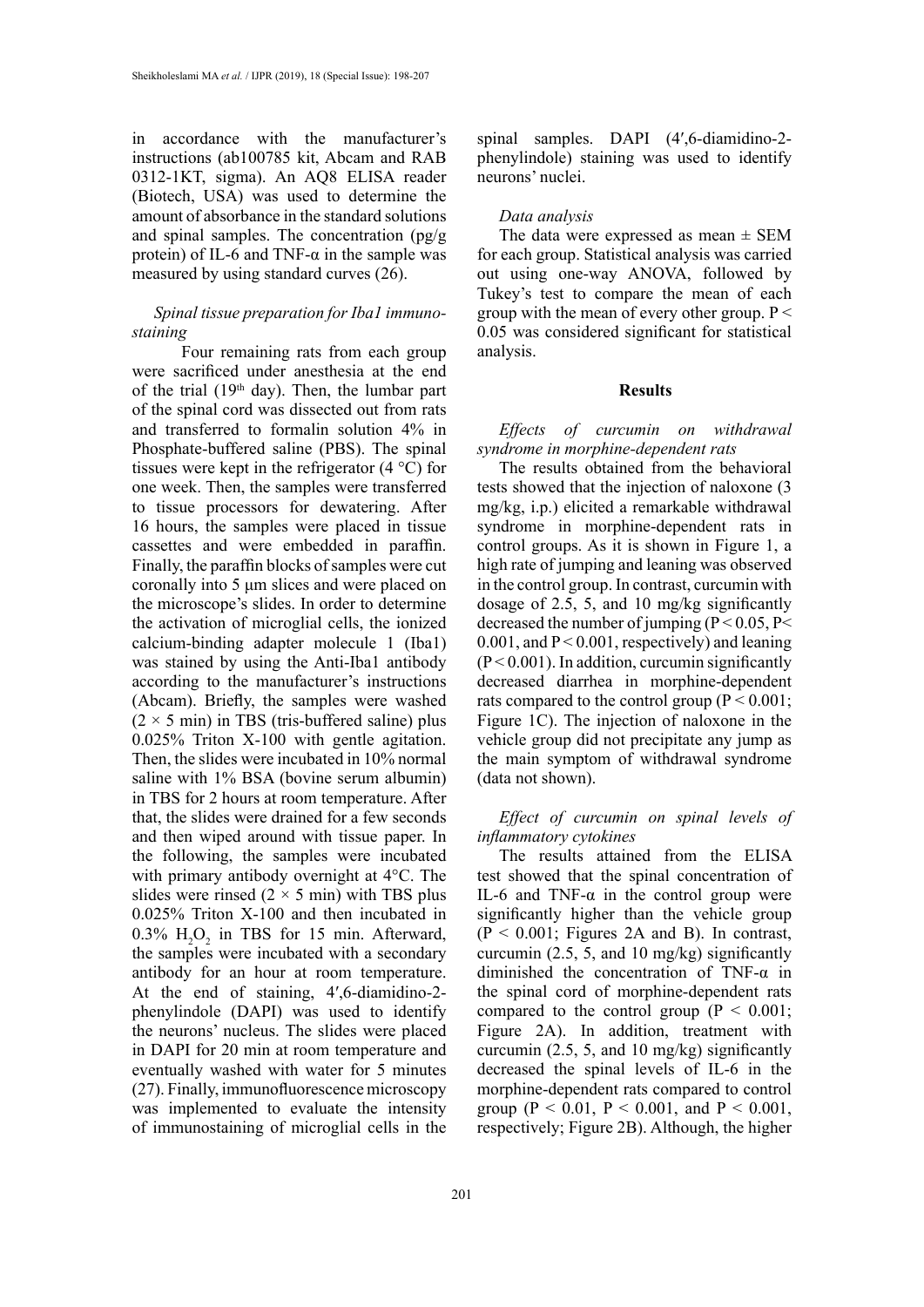

Figure 1. The effect of curcumin on withdrawal syndrome in morphine-dependent rats. (A) Jumping, (B) leaning, and (C) diarrhea<br>were evaluated as behavioral symptoms of withdrawal syndrome over 30 min. Naloxone (3 mg/kg, i. drawal syndrome in rats at the end of the trial (19<sup>th</sup> day). Data are expressed as mean  $\pm$  S.E.M for six rats. \*P < 0.05, \*\*\*P < 0.001 (compared to control). Control: normal saline + DMSO. **Figure 1.** The effect of curcumin on withdrawal syndrome in morphine-dependent rats. (A) Jumping, (B) leaning, and (C) diarrhea (compared to control). Control: normal saline + DMSO.

doses of curcumin (5 and 10 mg/kg) resulted in a further decrease in spinal levels of IL-6 (Figure 2B), the difference between groups was not statistically significant. On the other hand, the minimum effective dose of curcumin (2.5 mg/kg) caused a more reduction in spinal levels of TNF-α than the other two doses (Figure 2A); however, the statistical analysis did not indicate a significant difference between aforementioned groups.

## *Effect of curcumin on microglial activation in the lumbar part of the spinal cord*

The immunofluorescence microscopy evaluation of spinal samples showed an increase in the intensity of immunostaining by using the Iba1 antibody in the lumbar part of the spinal cord in morphine-dependent rats (Figure 3B). In contrast, treatment of morphine-dependent rats with curcumin (2.5, 5 and 10 mg/kg), diminished the intensity



and IL-6 were measured in the lumbar part of the spinal cord by using the ELISA method at the end of the trial (19th day). Data are expressed as mean  $\pm$  S.E.M for four rats. \* $P < 0.05$ , \*\*\* $P < 0.001$  (compared to control); ### $P < 0.001$ ; Control: normal saline + DMSO. **Figure 2.** The effect of curcumin on spinal levels of inflammatory cytokines in morphine-dependent rats. The concentration of TNF-α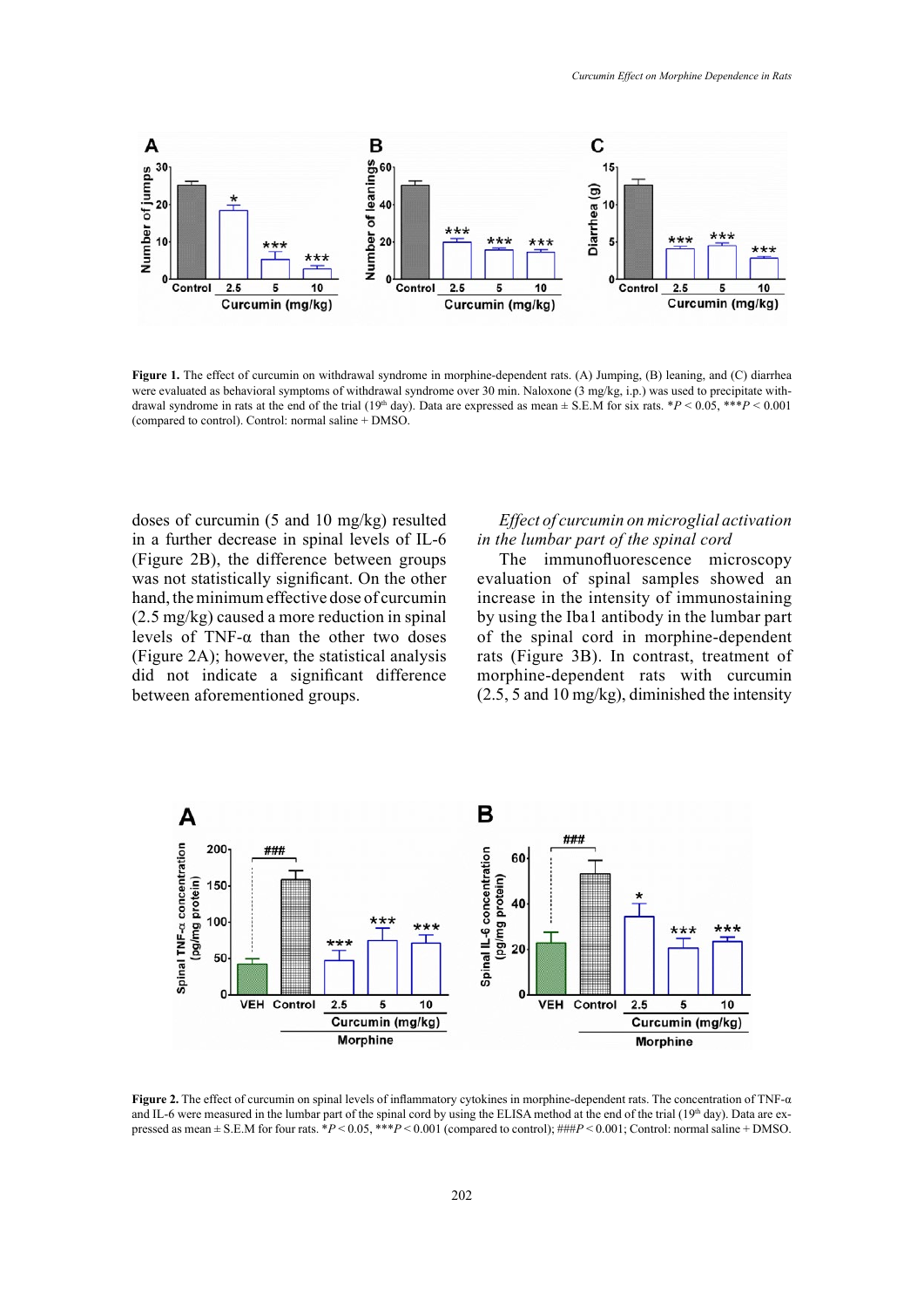

Figure 3. The effect of curcumin on the activation of spinal microglial cells in morphine-dependent rats. Staining was carried out by Magnification ×400; Scale bar, 20 micrometer; Iba1, ionized calcium-binding adapter molecule 1; DAPI (4',6-diamidino-2-phenylin- $\mathcal{L}_{\text{NLO}}$  sustaining (blue colored). using Iba1 (green colored) in the lumbar part of the spinal cord. DAPI staining (blue colored) was used to identify neurons' nuclei. dole); Control, normal saline + DMSO.



**Figure 4.** Quantitative analysis of microglial activation in the **Figure 4.** Quantitative analysis of microglial activation in the lumbar part of the spinal cord in morphine-dependent rats. The  $\frac{1}{2}$  is the surfact of  $\frac{1}{2}$ group. The data are expressed as mean  $\pm$  SEM for four rats. of curcumin on ph ionized calcium-binding adapter molecule 1; Control, normal by long-term adi columns represent the number (%) of Iba1-positive cells in each \*\*\**P* < 0.001 (compared to control group);  $\frac{\mu}{P}$  < 0.001; Iba1, saline + DMSO, VEH, vehicle.

of immunostaining (Figure 3C, D, and F). The statistical analysis of immunofluorescent micrographs by using (Image J) revealed a significant enhancement in the number of Iba1 positive cells in the spinal cord of rats which were subjected to morphine dependence (P < 0.001, compared to vehicle group; Figure 4). On the other hand, curcumin with the dosage of 2.5, 5, and 10 mg/kg caused a significant decrease in the number of Iba1 positive cells in the lumbar part of spinal cord of morphinedependent rats (P < 0.001, compared to control; Figure 4).

## **Discussion**

In the current study, the attenuating effect of curcumin on physical dependence induced by long-term administration of morphine was investigated in rats. Our results clearly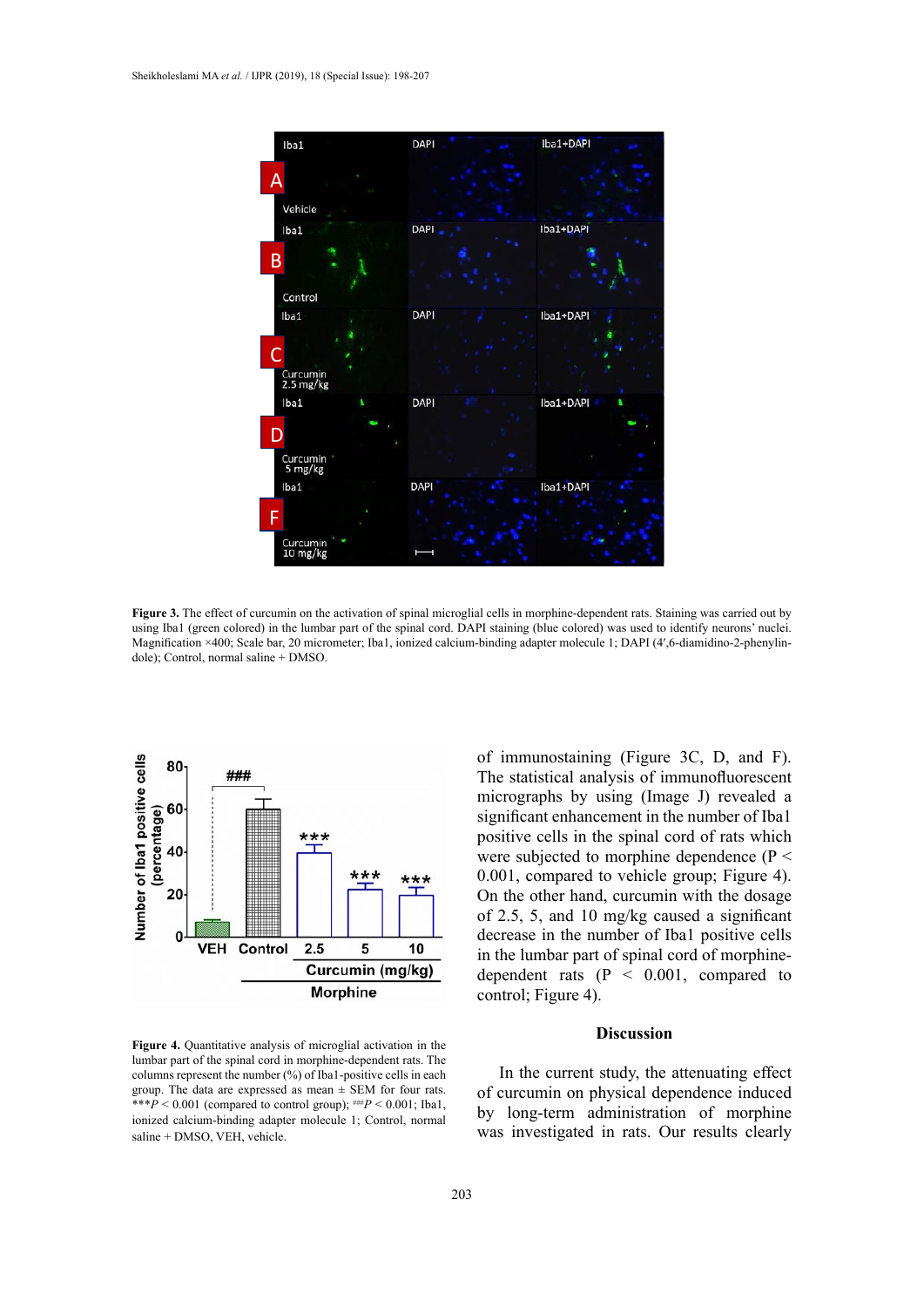showed that the attenuating effect of curcumin is mediated via the suppression of activated microglial cells and a remarkable decline in the concentration of inflammatory cytokines in the spinal cord. These findings are consistent with the results of previous studies, such as Ghaemi et al. (28) indicating the attenuating effect of curcumin on withdrawal syndrome. The effects of curcumin on morphine dependence were found to be dose-dependent; because the more increase in curcumin dosage, the further diminution was observed in the dependence symptoms and signs. Although, curcumin was administered intraperitoneally, the findings obtained from behavioral and molecular assays indicated that curcumin cross the blood-spinal barrier proper enough to attenuate morphine dependence. There is evidence indicating that curcumin does not exhibit an optimum pharmacokinetic profile particularly with respect to absorption (29); however, the oncedaily administration schedule for curcumin which was executed in the present study led to a reasonable therapeutic effect on morphine dependence. At the same time, curcumin did not cause any adverse effects or mortality in rats over a 9-day period administration. This indicates that curcumin possesses a low toxicity and is well tolerated; however, further investigations should be carried out to clarify various facets of curcumin safety.

Opioid dependence is an adaptive situation with various physiopathological mechanisms and serious consequences, particularly addiction as well as withdrawal syndrome. The main challenge in the treatment of opioid dependence is discovering a pharmacotherapy approach to deal with mechanisms that underlie the acquisition and maintenance of dependency. Considerable studies have focused on the involvement of supraspinal mechanisms in the process of physical dependence and withdrawal syndrome (30). There are critical brain structures such as lateral paragigantocellularis and locus coeruleus located within the rostral ventrolateral medulla and brain stem regions mediating the development of morphine dependence (31, 32). However, less attention has been paid to the spinal mechanisms which might play a role in the physical dependence phenomenon.

Recent studies have shown that following

chronic administration of opioid agents, a remarkable increase in the activity of microglial cells occurs in the spinal cord (9, 11, 12). This evidence is supported by the fact that the spinal microglial cells do express μ-opioid receptors and their stimulation by various μ-opioid receptor agonists elicits the process of physical dependence (6, 9, 10). In addition, it has been shown that the expression of glial cell-derived neurotrophic factor (GDNF) genes has been increased in the spinal cord of morphine-dependent rats (33). These findings provide further evidence indicating the involvement of spinal microglial cells in the process of opioid dependence. In these conditions, a transition stage from a surveillance status to an enhanced-activity mode occurs in microglial cells which make them capable of secretion a prominent amount of inflammatory cytokines (12). Meanwhile, overexpression of Iba1 has been discovered as a key feature in the process of microglial activation (34).

Consistent with these studies, our results showed that the induction of morphine dependence in rats was concomitant with a significant rise in the number of Iba1 positive microglial cells in the spinal cord. In addition, our findings from the ELISA test strongly reinforced the results of previous studies indicating the overproduction of inflammatory cytokines following exposure to morphine; while in animals that only received the vehicle, a very low concentration of TNF-α and IL-1β was detected in the spinal samples. In contrast, the treatment of rats with curcumin remarkably suppressed the activated microglial cells which were evident in immunofluorescence staining of spinal samples. This finding is consistent with a number of recent studies showing that curcumin has a potent suppressive effect on microglial cells in different animal models of neurodegenerative diseases (23). It should be noted that long-term consumption of opioid agonists may also cause an increase in the activation of astrocytes (35). On the other hand, there is evidence indicating that curcumin is capable to function as a protective agent against oxidative stress in astrocytes (36). However, further investigation is needed to explore the involvement of spinal astrocytes in the attenuating effect of curcumin on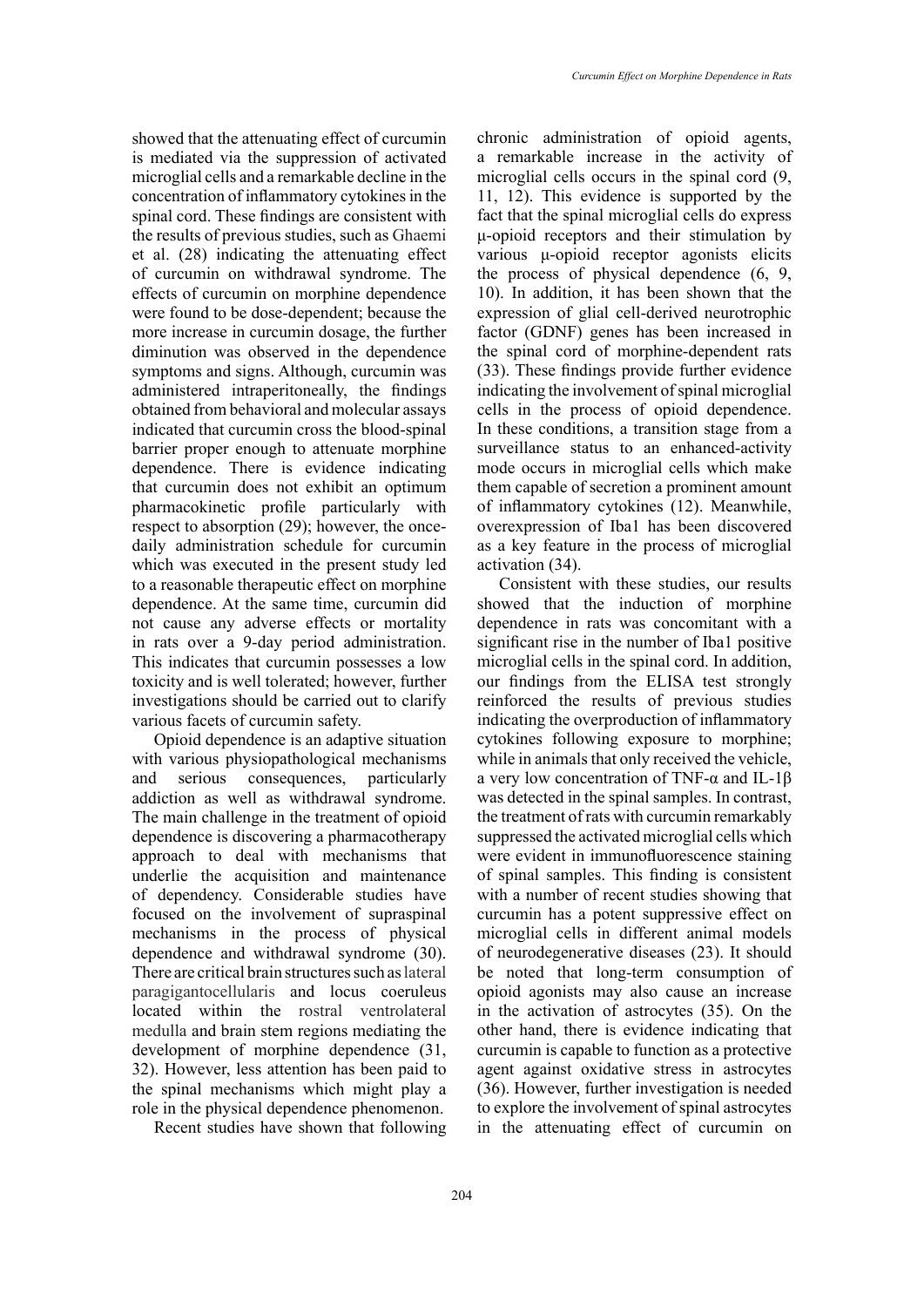morphine dependence.

In the present study, the inhibitory effect of curcumin on microglial cells was completely conformed with the results of ELISA tests. This is consistent with previous studies indicating that curcumin possesses a remarkable suppressive effect on inflammatory cytokines. For instance, it has been shown that curcumin attenuates lipopolysaccharide-induced inflammation in epithelial cells through the inhibition of TNF- $\alpha$ , IL-6, and NF- $\kappa$ B (37). Recently, it has been demonstrated that the neuroprotective effects of curcumin in animal models of neuropathic pain and spinal cord injury are mainly exerted through the suppression of TNF- $\alpha$ , IL-1 $\beta$ , and IL-6 in the spinal cord (22, 23). These findings suggest that curcumin has a strong protective effect against neuropathological processes in which inflammatory cytokines have a main role.

The contribution of spinal inflammatory cytokines in the process of acquisition and development of opioid-induced physical dependence has been reported in previous studies (11, 12). In this regard, it has been demonstrated that morphine-induced overexpression of IL-1β in the spinal cord is strongly related to the somatic symptoms of dependency (14). Moreover, there is evidence indicating a similar relationship between IL-6 and opioid dependence (12). In keeping with these reports, our results obtained from immunostaining and ELISA tests showed good consistency with the findings of behavioral assays in which curcumin attenuated the symptoms of morphine withdrawal syndrome effectively. These observations indicate that the attenuating effect of curcumin on morphine dependence is mediated through the inhibition of spinal inflammatory cytokines. Our findings along with the results from the other studies emphasize the notion that the process of overexpression of inflammatory cytokines in the spinal cord can be considered as a critical stage in the pathology of opioid dependence.

Nevertheless, other possible mechanisms with respect to the attenuating effect of curcumin on morphine dependence should not be ruled out. For instance, Toll-like receptor 4 (TLR4)-related signaling pathway including NF-κB and p38MAPK/PKC have been

recognized as the underlying mechanisms in the course of microglial activation following morphine administration (38). Recent studies have shown that curcumin has a suppressing effect on NF-κB and p38MAPK/PKC pathway (39, 40) and acts as a TLR4 receptor inhibitor (41). Thus, there is a possibility that the signaling pathways through TLR-4 receptors are involved in the attenuating effect of curcumin on morphine dependence; however, this probable mechanism deserves further investigations.

#### **Conclusion**

In conclusion, the results of this study demonstrated that curcumin exerts an attenuating effect on physical dependence induced by long-term administration of morphine in rats. The current study provides evidence indicating that the therapeutic effect of curcumin on morphine dependence is mediated through the suppression of activated microglial cells and the reduction of inflammatory cytokines levels in the spinal cord. Future works are needed regarding other mechanisms of curcumin effect in morphine dependence.

#### **Acknowledgment**

This article has been extracted from the thesis written by Mr. Sheikholeslami in School of Medicine, and was financially supported by Research Department of the School of Medicine, Shahid Beheshti University of Medical Sciences" (Grant No. 13/442).

#### **References**

- 1) Pasternak GW and Pan YX. Mu opioids and their receptors: evolution of a concept. Pharmacol. Rev. )2013( 65: 1257-317.
- 2) Martell BA, O'connor PG, Kerns RD, Becker WC, Morales KH, Kosten TR and Fiellin DA. Systematic review: opioid treatment for chronic back pain: prevalence, efficacy, and association with addiction. Ann. Intern. Med. (2007) 146: 116-27.
- 3) Kosten TR and O'connor PG. Management of drug and alcohol withdrawal. New Engl. J. Med. (2003) 348: 1786-95.
- 4) Blevins CE, Abrantes AM, Kurth ME, Gordon AL and Stein MD. Quality of life and well-being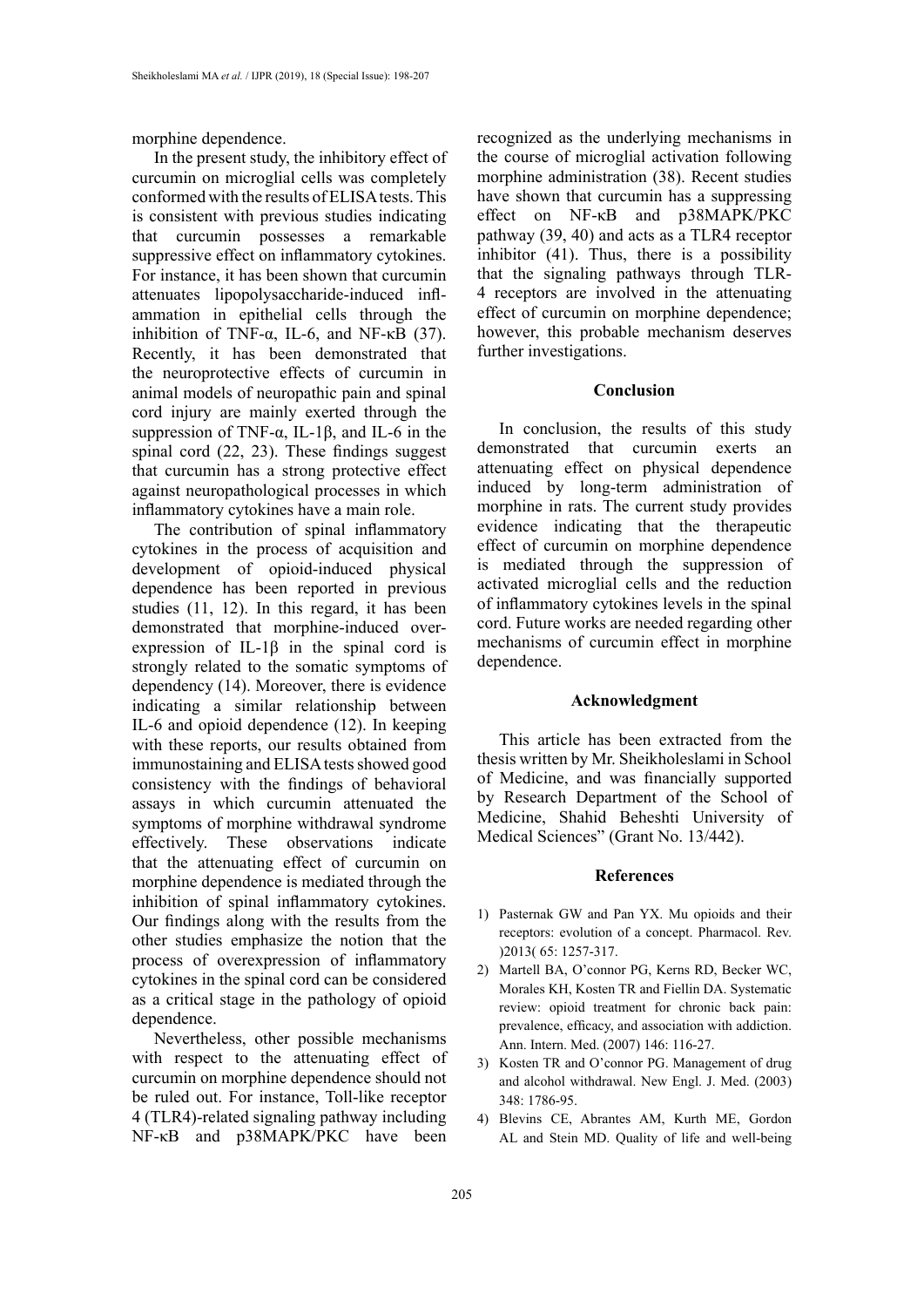following inpatient and partial hospitalization treatment for opioid use disorder. Arch. Psychiatr. Nurs. (2018) 32: 505-9.

- 5) Matthes HW, Maldonado R, Simonin F, Valverde O, Slowe S, Kitchen I, Befort K, Dierich A, Le Meur M, Dollé P and Tzavara E. Loss of morphine-induced analgesia, reward effect and withdrawal symptoms in mice lacking the µ-opioid-receptor gene. Nature (1996) 383: 819-23.
- 6) Liu WT, Han Y, Liu YP, Song AA, Barnes B and Song XJ. Spinal matrix metalloproteinase-9 contributes to physical dependence on morphine in mice. J. Neurosci. (2010) 30: 7613-23.
- 7) Mansour A, Fox CA, Akil H and Watson SJ. Opioid-receptor mRNA expression in the rat CNS: anatomical and functional implications. Trends Neurosci. (1995) 18: 22-9.
- 8) Corder G, Tawfik VL, Wang D, Sypek EI, Low SA, Dickinson JR, Sotoudeh C, Clark JD, Barres BA, Bohlen CJ and Scherrer G. Loss of μ opioid receptor signaling in nociceptors, but not microglia, abrogates morphine tolerance without disrupting analgesia. Nat. Med. (2017) 23: 164-73.
- 9) Hutchinson MR, Bland ST, Johnson KW, Rice KC, Maier SF and Watkins LR. Opioid-induced glial activation: mechanisms of activation and implications for opioid analgesia, dependence, and reward. Sci. World J. (2007) 7: 98-111.
- 10) Mattioli TA, Leduc-Pessah H, Skelhorne-Gross G, Nicol CJ, Milne B, Trang T and Cahill CM. Toll-like receptor 4 mutant and null mice retain morphineinduced tolerance, hyperalgesia, and physical dependence. PloS One. (2014) 13: e97361.
- 11) Raghavendra V, Rutkowski MD and DeLeo JA. The role of spinal neuroimmune activation in morphine tolerance/hyperalgesia in neuropathic and shamoperated rats. J. Neurosci. (2002) 22: 9980-9.
- 12) Raghavendra V, Tanga FY and DeLeo JA. Attenuation of morphine tolerance, withdrawalinduced hyperalgesia, and associated spinal inflammatory immune responses by propentofylline in rats. Neuropsychopharmacology (2004) 29: 327- 34.
- 13) Chao CC, Gekker G, Sheng WS, Hu S, Tsang M and Peterson PK. Priming effect of morphine on the production of tumor necrosis factor-alpha by microglia: implications in respiratory burst activity and human immunodeficiency virus-1 expression. J. Pharmacol. Exp. Ther. (1994) 269: 198-203.
- 14) Liu L, Coller JK, Watkins LR, Somogyi AA and Hutchinson MR. Naloxone-precipitated morphine withdrawal behavior and brain IL-1β expression: comparison of different mouse strains. Brain Behav. Immun. (2011) 25: 1223-32.
- 15) Hosseinzadeh H, Parvardeh S, Masoudi A, Moghimi M and Mahboobifard F. Attenuation of morphine tolerance and dependence by thymoquinone in mice. Avicenna J. Phytomed. (2016) 6: 55-66.
- 16) Parvardeh S, Moghimi M, Eslami P and Masoudi A. α-Terpineol attenuates morphine-induced physical dependence and tolerance in mice: role of nitric oxide Iran. J. Basic Med. Sci. (2016) 19: 201-8.
- 17) Kunnumakkara AB, Bordoloi D, Padmavathi G, Monisha J, Roy NK, Prasad S and Aggarwal BB. Curcumin, the golden nutraceutical: multitargeting for multiple chronic diseases. Br. J. Pharmacol. (2017) 174: 1325-48.
- 18) Motaghinejad M, Bangash MY, Hosseini P, Karimian SM and Motaghinejad O. Attenuation of morphine withdrawal syndrome by various dosages of curcumin in comparison with clonidine in mouse: possible mechanism. Iran. J. Med. Sci. (2015) 40: 125.
- 19) Motaghinejad M, Karimian M, Motaghinejad O, Shabab B, Yazdani I and Fatima S. Protective effects of various dosage of Curcumin against morphine induced apoptosis and oxidative stress in rat isolated hippocampus. Pharmacol. Rep. (2015) 67: 230-5.
- 20) Hu X, Huang F, Szymusiak M, Liu Y and Wang ZJ. Curcumin attenuates opioid tolerance and dependence by inhibiting Ca2+/calmodulindependent protein kinase II α activity. J. Pharmacol. Exp. Ther. (2015) 352: 420-8.
- 21) Cho JW, Lee KS and Kim CW. Curcumin attenuates the expression of IL-1β, IL-6, and TNF- $\alpha$  as well as cyclin E in TNF-α-treated HaCaT cells; NF-κB and MAPKs as potential upstream targets. Int. J. Mol. Med. (2007) 19: 469-74.
- 22) Li Y, Zhang Y, Liu DB, Liu HY, Hou WG and Dong YS. Curcumin attenuates diabetic neuropathic pain by downregulating TNF-α in a rat model. Int. J. Med. Sci. (2013) 10: 377-81.
- 23) Zhang N, Wei G, Ye J, Yang L, Hong Y, Liu G, Zhong H and Cai X. Effect of curcumin on acute spinal cord injury in mice via inhibition of inflammation and TAK1 pathway. Pharmacol. Rep. (2017) 69: 1001-6.
- 24) Liu Z, Ran Y, Huang S, Wen S, Zhang W, Liu X, Ji Z, Geng X, Ji X, Du H and Leak RK. Curcumin protects against ischemic stroke by titrating microglia/macrophage polarization. Front. Aging. Front. Neurosci. (2017) 9: 233.
- 25) Marghmaleki VS, Alaei HA, Malekabadi HA and Pilehvarian A. Effect of physical activity on symptoms of morphine addiction in rats, after and before of lesion of the mpfc area. Iran. J. Basic Med. Sci. (2013) 16: 1091-9.
- 26) Naderi Y, Sabetkasaei M, Parvardeh S and Zanjani TM. Neuroprotective effect of minocycline on